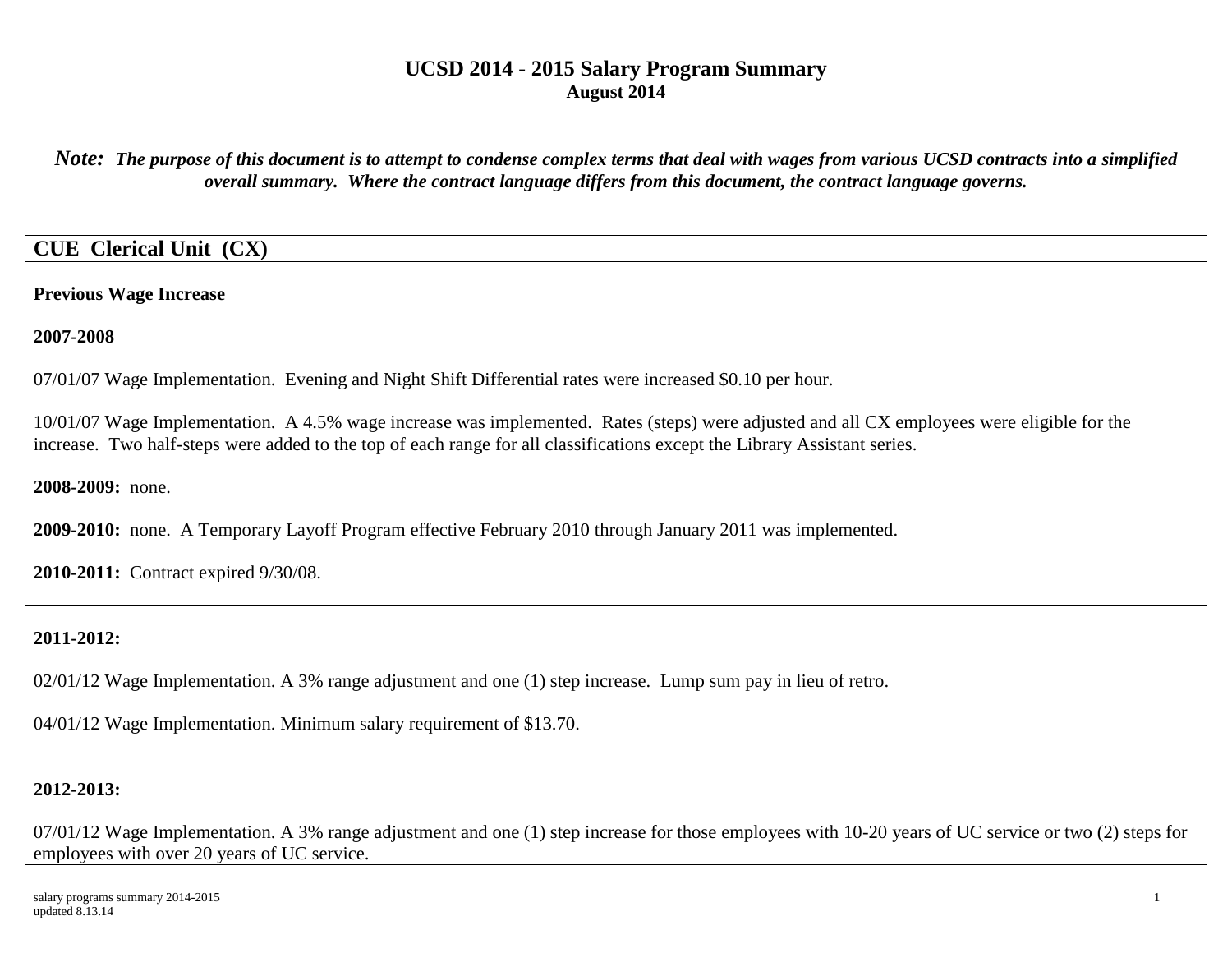04/01/13 Wage Implementation. Minimum salary requirement of \$14.22.

### **2013-2014:**

07/01/13 Wage Implementation. A 3% range adjustment was implemented for all CX employees in the bargaining unit on the effective date of the compute.

01/01/14 Wage Implementation. One (1) Step Increase was implemented.

### **2014-2015**

07/01/14 Wage Implementation implemented. A 3% range adjustment and one (1) step increase for those employees with 10-20 years of UC service or two (2) steps for employees with over 20 years of UC service.

### **Link to Collective Bargaining Agreements:**

<http://blink.ucsd.edu/HR/labor/bargaining/agreements/index.html>

(see CX Contract Article 45 Wages)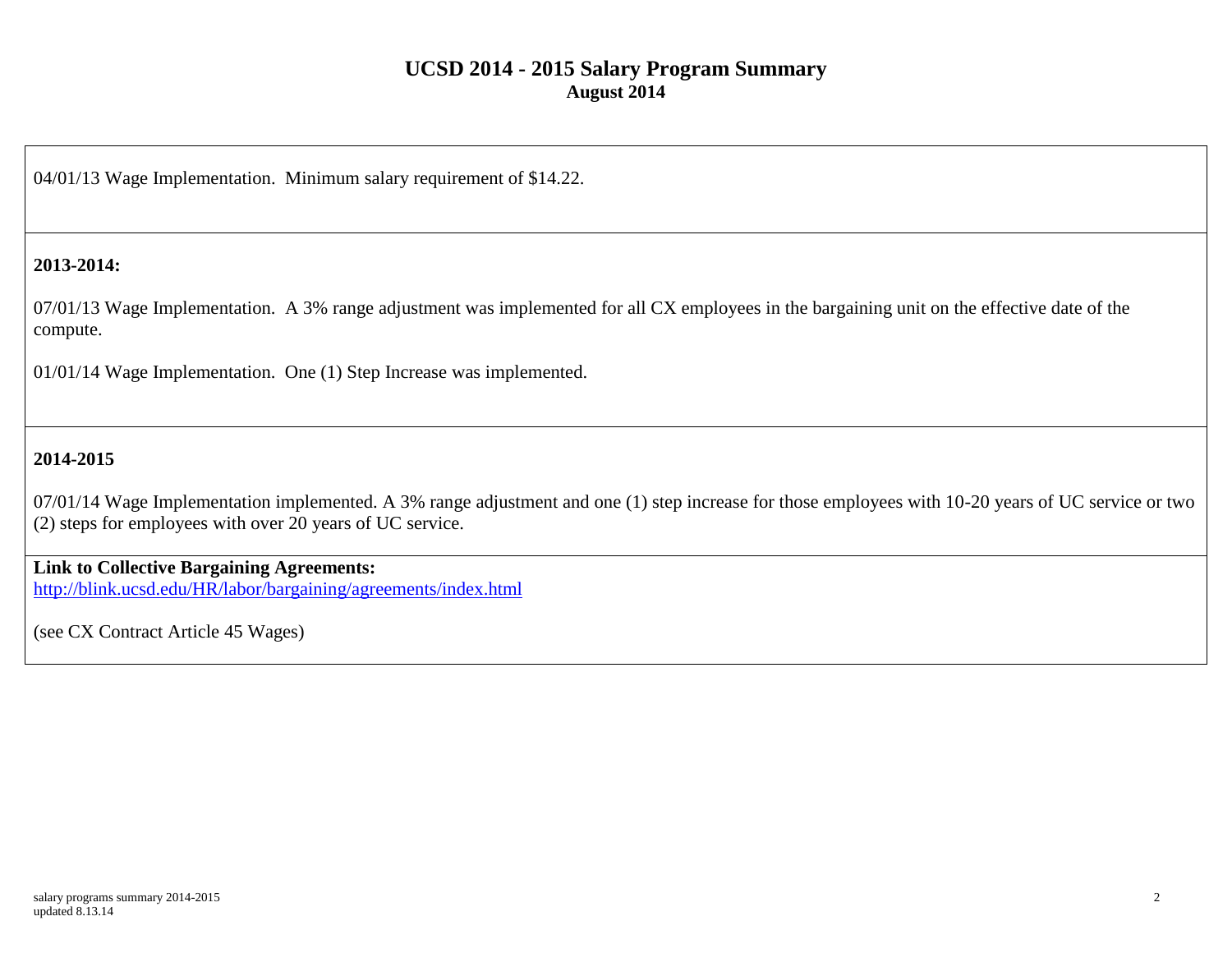## **AFSCME Patient Care Technical Unit (EX)**

#### **Previous Wage Increase**

#### **2009-2010:**

07/01/09 Wage Implementation. A 2.5% wage increase was implemented. Rates (steps) were adjusted and all EX employees were eligible for the increase. Within-range employees received a one-step increase.

01/01/10 Wage Implementation. A 3% wage increase was implemented. Rates (steps) were adjusted and all EX employees were eligible for the increase.

03/01/10 Wage Implementation. EX employees were placed on their final experience-based step.

### **2010-2011:**

07/01/10 Wage Implementation. Within-range employees received a one-step increase.

01/01/11 Wage Implementation. A 3% wage increase to be implemented. Rates (steps) adjusted and all EX employees eligible for the increase. NOT IMPLEMENTED – ON HOLD.

## **2011-2012:**

07/01/11 Wage Implementation. One (1) step increase

11/01/11 Wage Implementation. A 3% range adjustment was implemented. Lump sum payment for the remaining portion of the 3% increase for those employees at, near or above the maximum of the range. Lump sum payment in lieu of retro for period between January 1, 2011 and the last day of the pay period prior to the implementation of the 3% salary range increase.

01/01/12 Wage Implementation. A 3% range adjustment was implemented.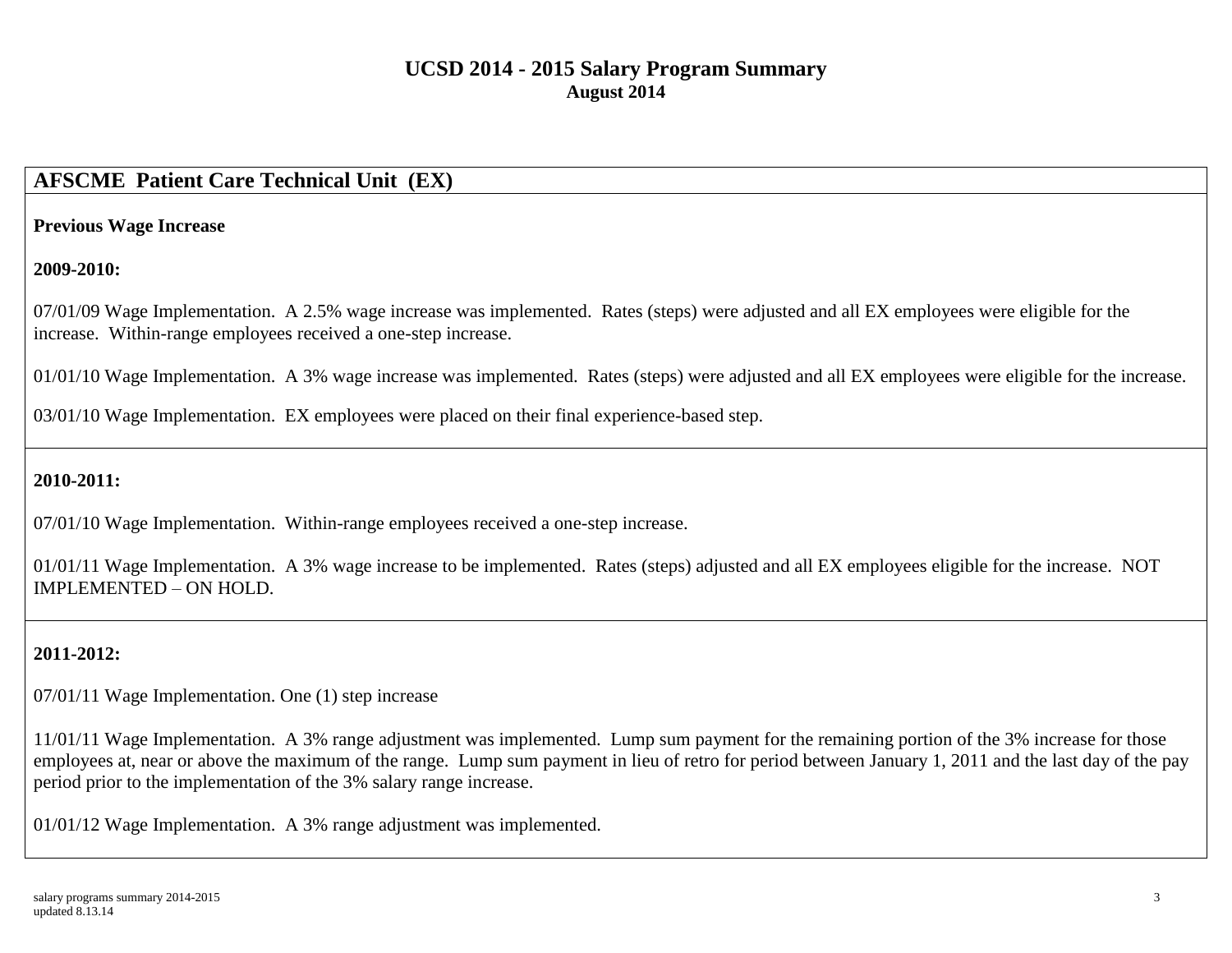## **2012-2013:**

07/01/12 Wage Implementation. One (1) step increase.

10/01/12 Wage Implementation. Minimum salary requirement of \$14.50/hr. Title codes affected are 8905, 8911, 8912, 8993, 9033, 9253, 9254 & 9267. Any employee in the unit at the time of ratification must be paid at least \$15.00/hr.

### **2013-2014:**

07/07/13 Wage Implementation. One (1) step advancement for all EX employees within range and in the bargaining unit on the effective date and the date of the compute will receive step advancement to be implemented.

10/01/13 Wage Implementation. 1.5% range adjustment implemented.

05/11/14 Wage Implementation. 4.5% range adjustment to be implemented. Lump Sum Ratification Signing Bonus – A one-time, non-base building lump sum based on 3% of the actual earnings covering the period of April 1, 2013 through March 31, 2014.

### **2014-2015**

07/06/14 Wage Implementation. One (1) step advancement for all EX employees within range and in the bargaining unit on the effective date and the date of the compute will receive step advancement o be implemented.

05/01/15 Wage Implementation. 4% range adjustment will be implemented.

**Link to Collective Bargaining Agreements:** <http://blink.ucsd.edu/HR/labor/bargaining/agreements/index.html> (see EX Contract Article 42 Wages)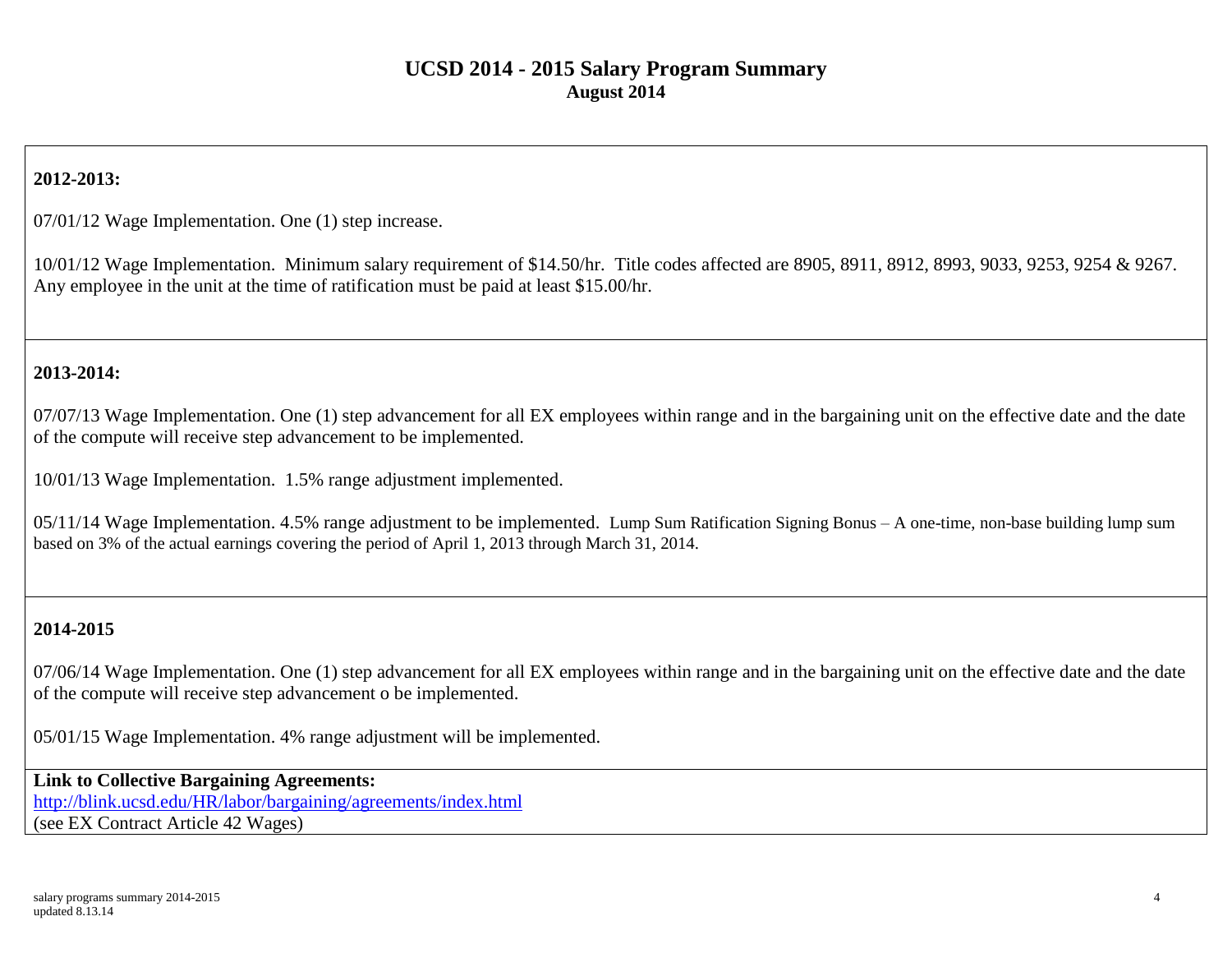# **UPTE Health Care Professional Unit (HX)**

### **Previous Wage Increase**

### **2008-2009:**

7/1/08 Wage Implementation. Career nonprobationary HX employees received a one-step merit increase, based on satisfactory (solid) or better performance. The first round of experience-based step placement was implemented, and employees were eligible to advance up to two additional steps.

1/1/09 Wage Implementation. HX employees who were below their experience step received a one-step advancement.

6/1/09 Wage Implementation. HX employees were placed on their final experience-based step.

### **2009-2010**: none.

## **2010-2011:**

12/1/10 Wage Implementation. A 2% wage increase was implemented. Rates (steps) were adjusted and all HX employees were eligible for the 2% increase. Career non-probationary employees were also eligible for a step advancement, based on satisfactory (solid) or better performance.

5/1/11 Wage implementation. A 1% wage increase was implemented.

## **2011-2012: -** *ON HOLD UNTIL FURTHER NOTICE FROM UCOP*

7/1/11 A one (1) step increase for non-probationary employees with satisfactory or better rating. Lump sum payment for employees at or above the top step.

1/1/12 Wage Implementation. A 6% wage increase implemented and \$100 stipend per week for eligible exempt employees; \$25 stipend per week for eligible exempt employees. All HX step structures to have 15 steps.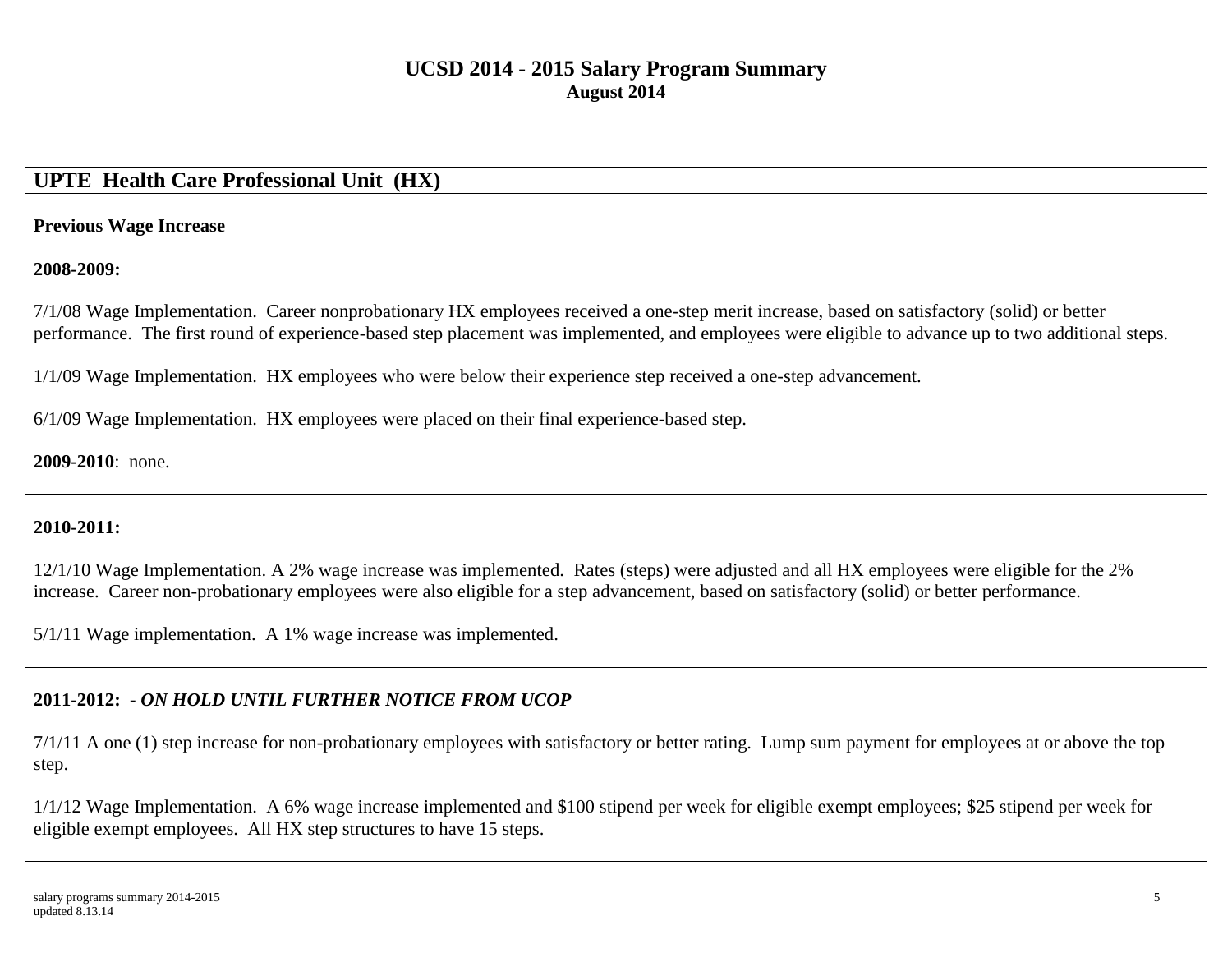### **2012-2013** *ON HOLD UNTIL FURTHER NOTICE FROM UCOP*

1/1/13 Wage Implementation. A 4% wage increase was be implemented.

#### **2013-2014**

1/1/14 Wage Implementation. A 5.5% wage increase was implemented. One (1) Step increased was processed. Lump sum payment for employees at, near or above the maximum of the range for remaining portion of 2% increase. Sr. Dietitians & Dietitians 2 placed on initial step based upon experience.

### **2014-2015**

**1/1/15** Wage Implementation. A 2% wage increase range adjustment and one (1) step advancement will be implemented.

**Link to Collective Bargaining Agreements:**  http://blink.ucsd.edu/HR/labor/bargaining/agreements/index.html

(see HX Contract Article 5 Compensation)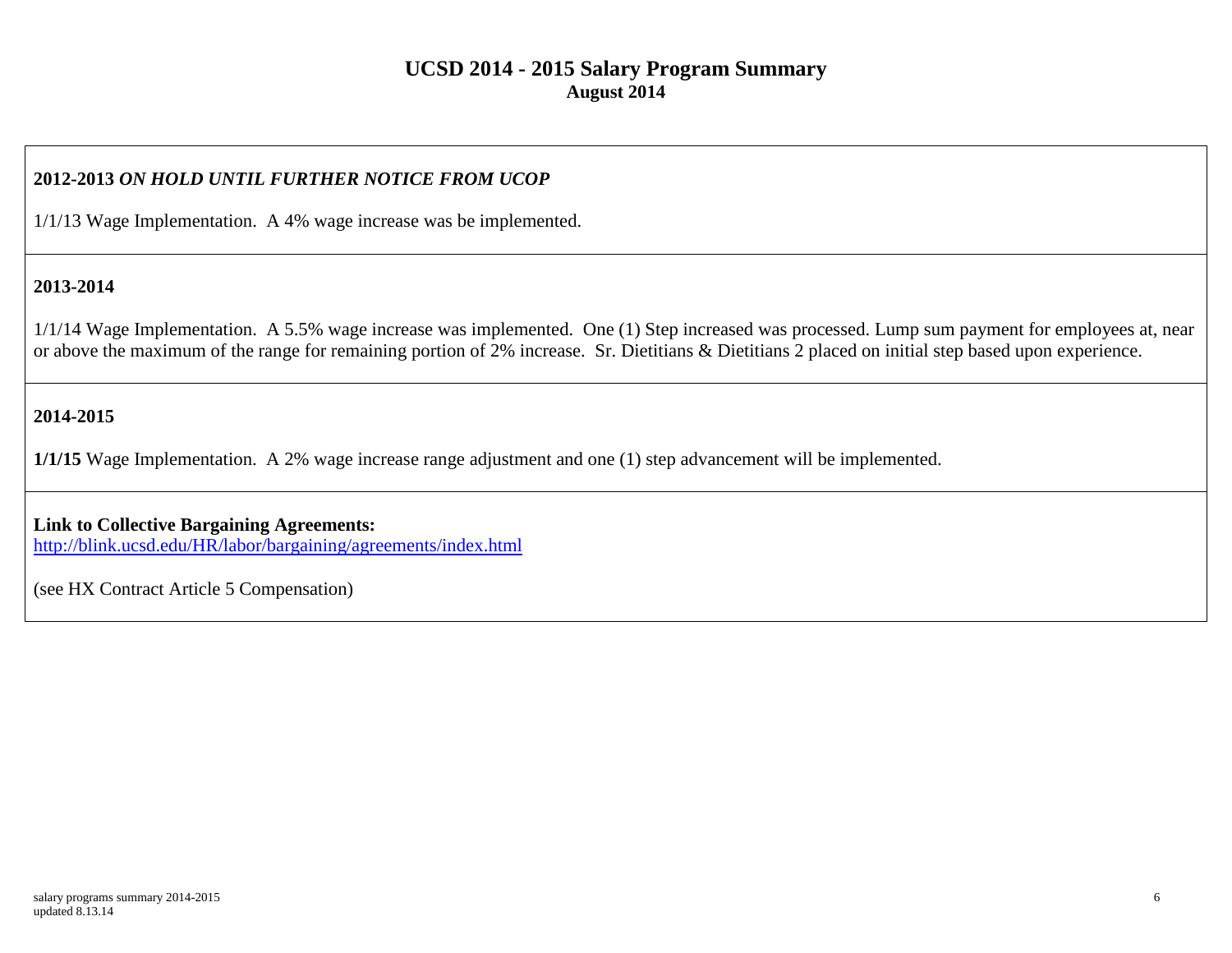# **SETC Skilled Crafts Unit (K6)**

#### **Previous Wage Increase**

#### **2009-2010:**

10/01/09 Wage Implementation. Market equity increases ranging from 2.5% to 3.5% were granted.

### **2010-2011:**

10/01/10 Wage Implementation. A 3% market equity increase was granted.

### **2011-2012:** None

### **2012-2013:**

07/01/12 Wage Implementation. Merit step increase.

10/01/12 Wage Implementation. A 3% range adjustment to be implemented.

03/01/13 Wage Implementation. A 3% range adjustment to be implemented.

### **2013-2014:**

07/01/13 Wage Implementation. A 3% range adjustment was implemented for all K6 employees who were on payroll on the effective date and date of compute.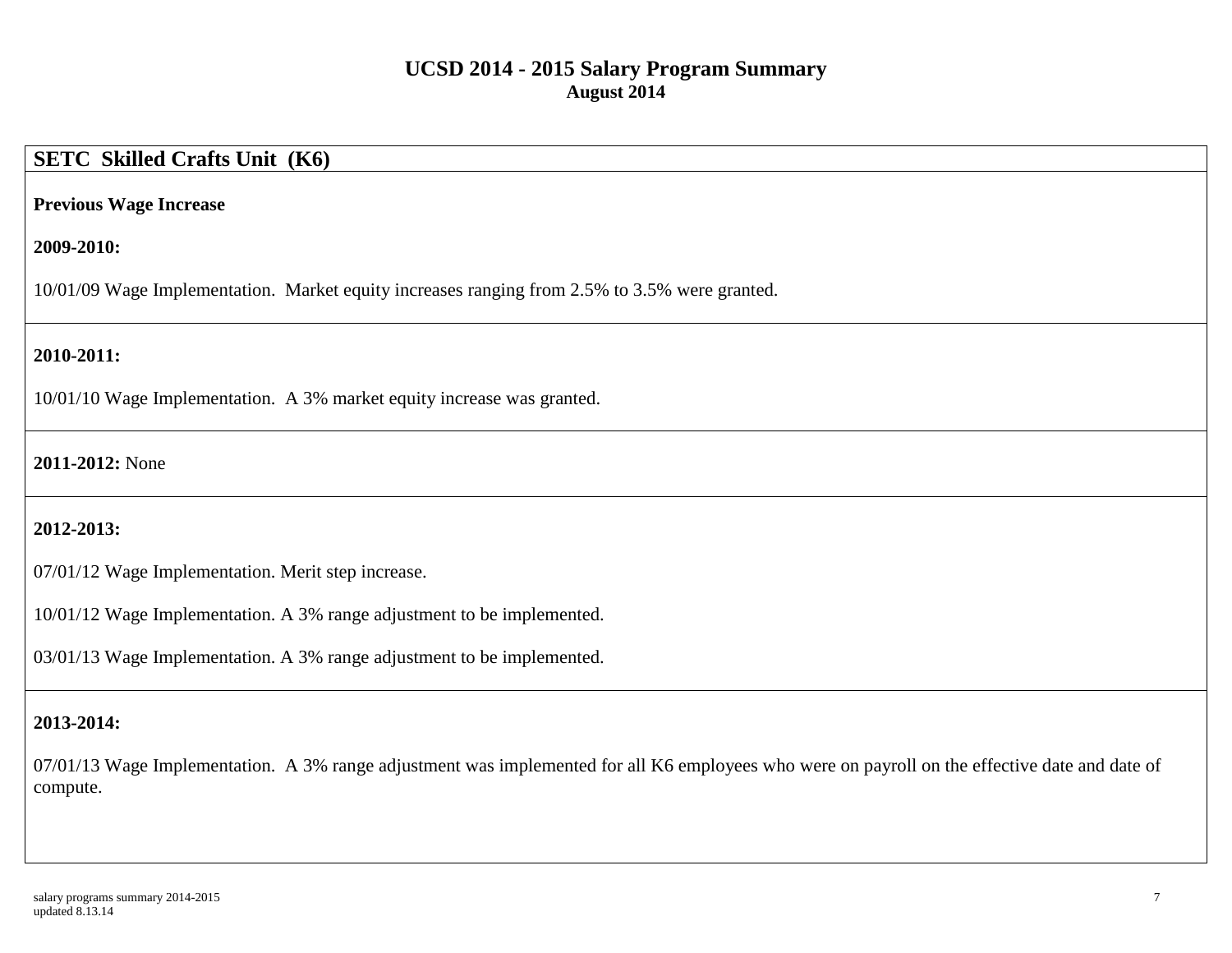### **2014-2015**

**07/01/14** Wage Implementation. A 2.5% range adjustment was implemented for all K6 employees who were on payroll on the effective date and date of compute.

**Link to Collective Bargaining Agreements:**  <http://blink.ucsd.edu/HR/labor/bargaining/agreements/index.html> (See K6 Contract Article 43 Wages)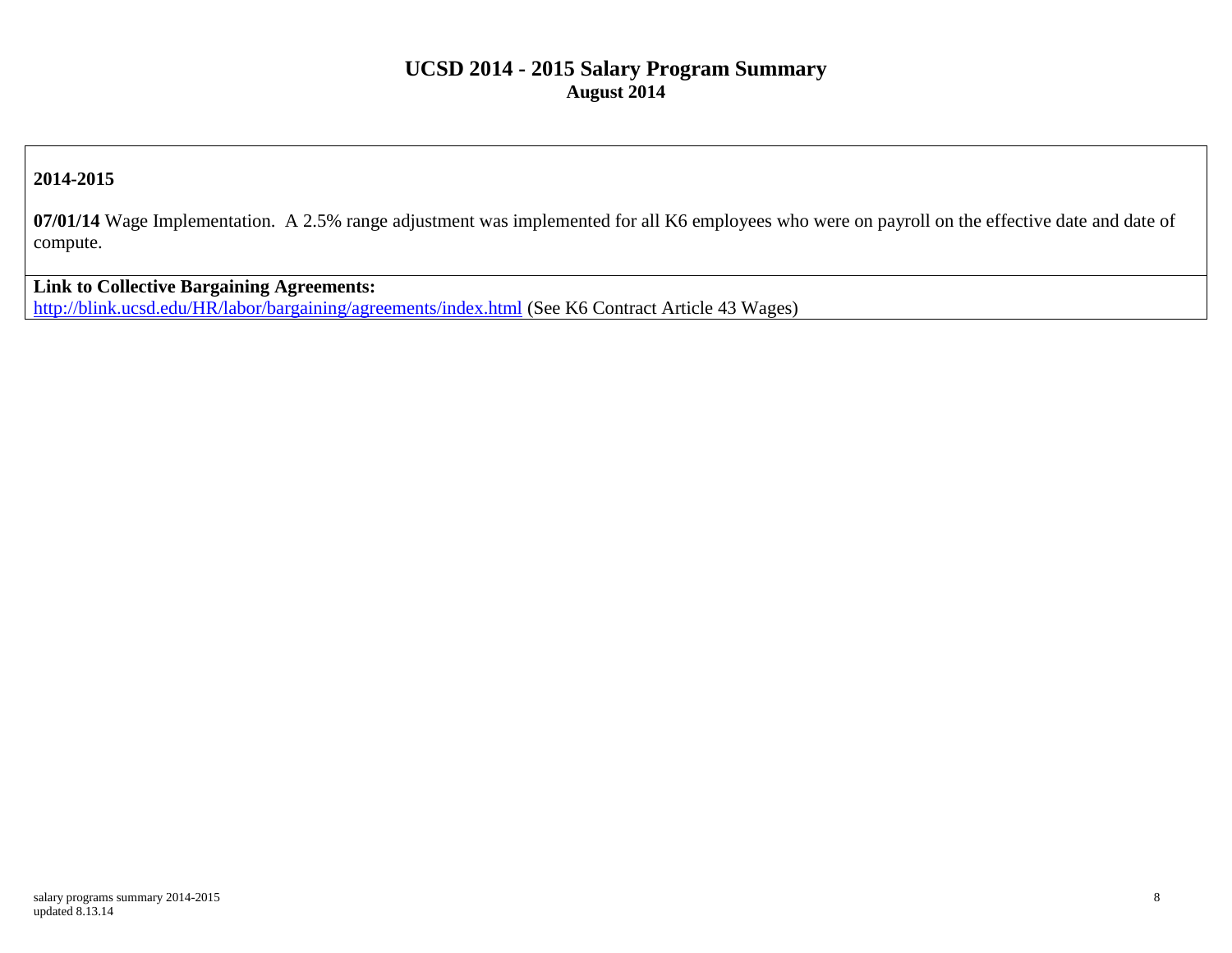## **CNA Nurses Unit (NX)**

#### **Previous Wage Increase**

#### **2009-2010:**

07/01/09 Wage Implementation. A within-range one-step increase was granted to NX employees.

## **2010-2011**:

07/01/10 Wage Implementation. A within-range one-step increase was granted to NX employees.

09/01/10 Wage Implementation. A 2% wage increase was implemented. NX rates (steps) were adjusted and all NX employees will be eligible for the increase.

06/01/11 Wage Implementation. A 3% wage increase was implemented. Night shift differential increased from \$3.85 to \$4.00 per hour

### **2011-2012:**

07/01/11 One (1) step increase for employees on steps 1-14. Employees at steps 15 and 16 to be reviewed for possible step increase if eligible based on years of UC experience.

02/01/12 Wage Implementation. A 4% wage increase implemented.

### **2012-2013:**

07/01/12 Wage Implementation. A within range one step increase will be granted to NX employees. Step 18 added to range for nurses with 25 years of experience and 20 years of UC service.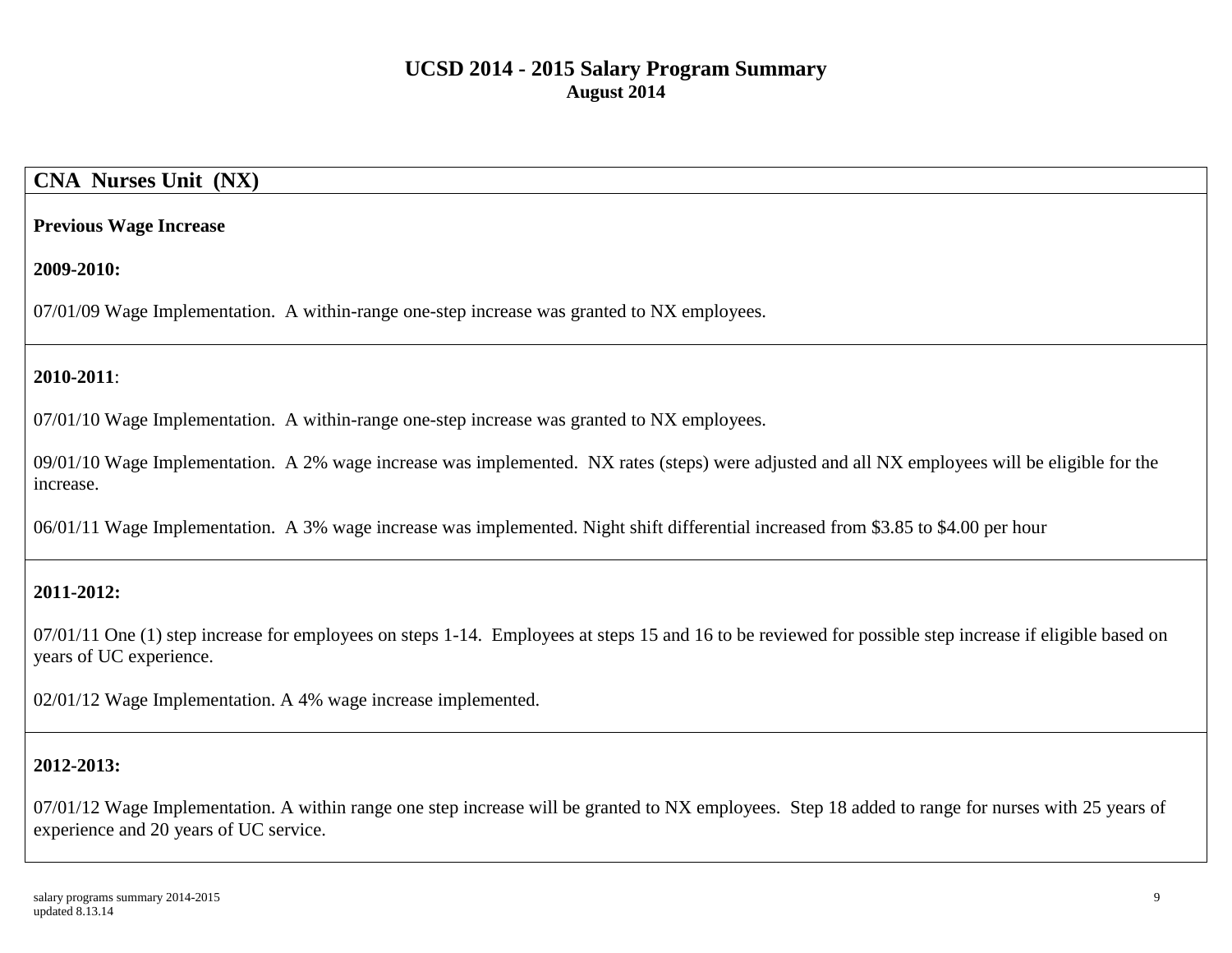02/01/13 Wage Implementation. A 4% wage increase will be implemented.

### **2013-2014:**

07/07/13 Wage Implementation was implemented for all NX on a step structure. One (1) step increase for employees on steps 1-14. Employees at steps 15, 16 and 17 to be reviewed for possible step increase if eligible based on years of UC experience.

01/01/14 Wage Implementation. A 4% wage increase was implemented.

### **2014-2015:**

07/06/14 Wage Implementation was implemented for all NX on a step structure. One (1) step increase for employees on steps 1-14. Employees at steps 15, 16 and 17 to be reviewed for possible step increase if eligible based on years of UC experience.

01/01/15 Wage Implementation. A 4% wage increase will be implemented.

### **Link to Collective Bargaining Agreements:**

<http://blink.ucsd.edu/HR/labor/bargaining/agreements/index.html>

(See NX Contract Article 40 Compensation)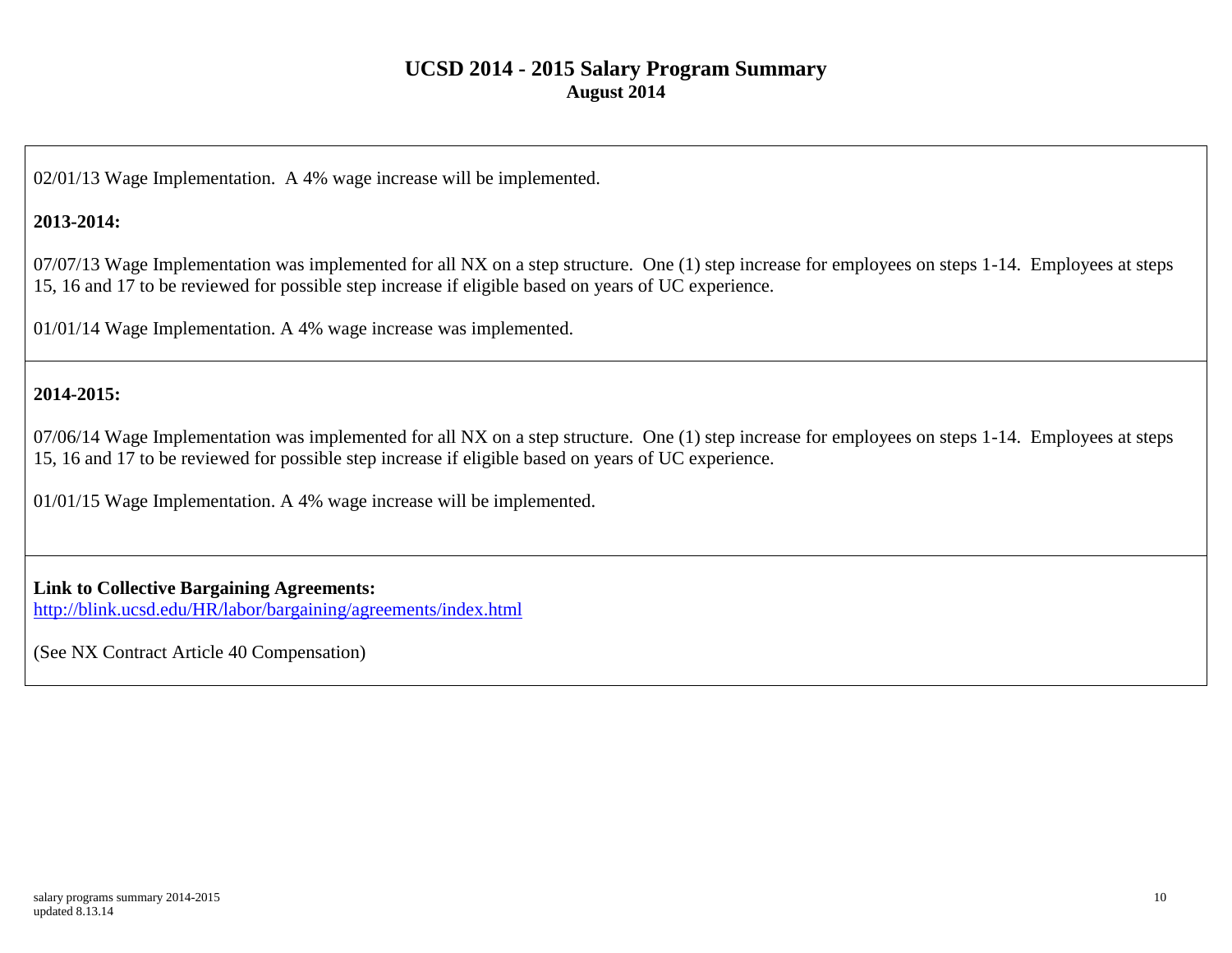# **FUPOA Police Unit (PA)**

#### **Previous Wage Increase**

#### **2008-2009:**

10/01/2008 Wage Implementation. An 8% wage increase was implemented. Rates (steps) were adjusted and all PA employees were eligible for the increase. PA employees were eligible for merit step increases, in accordance with the modified merit eligibility rules. A new longevity step was implemented and POST certification pay increased \$50.

**2009-2010:** None

**2010-2011:** Salary increases frozen through 06/30/11.

#### **2011-2012:**

07/01/11 lump sum payment of \$100 per month for 15 months for officers who have been at step 5 or above for 12 months or more.

#### **2012-2013:** None

#### **2013-2014:**

**1/10/13 –** Wage Implementation. A 3% wage increase was implemented. One time lump sum payment that was non base building of \$2500 was also paid.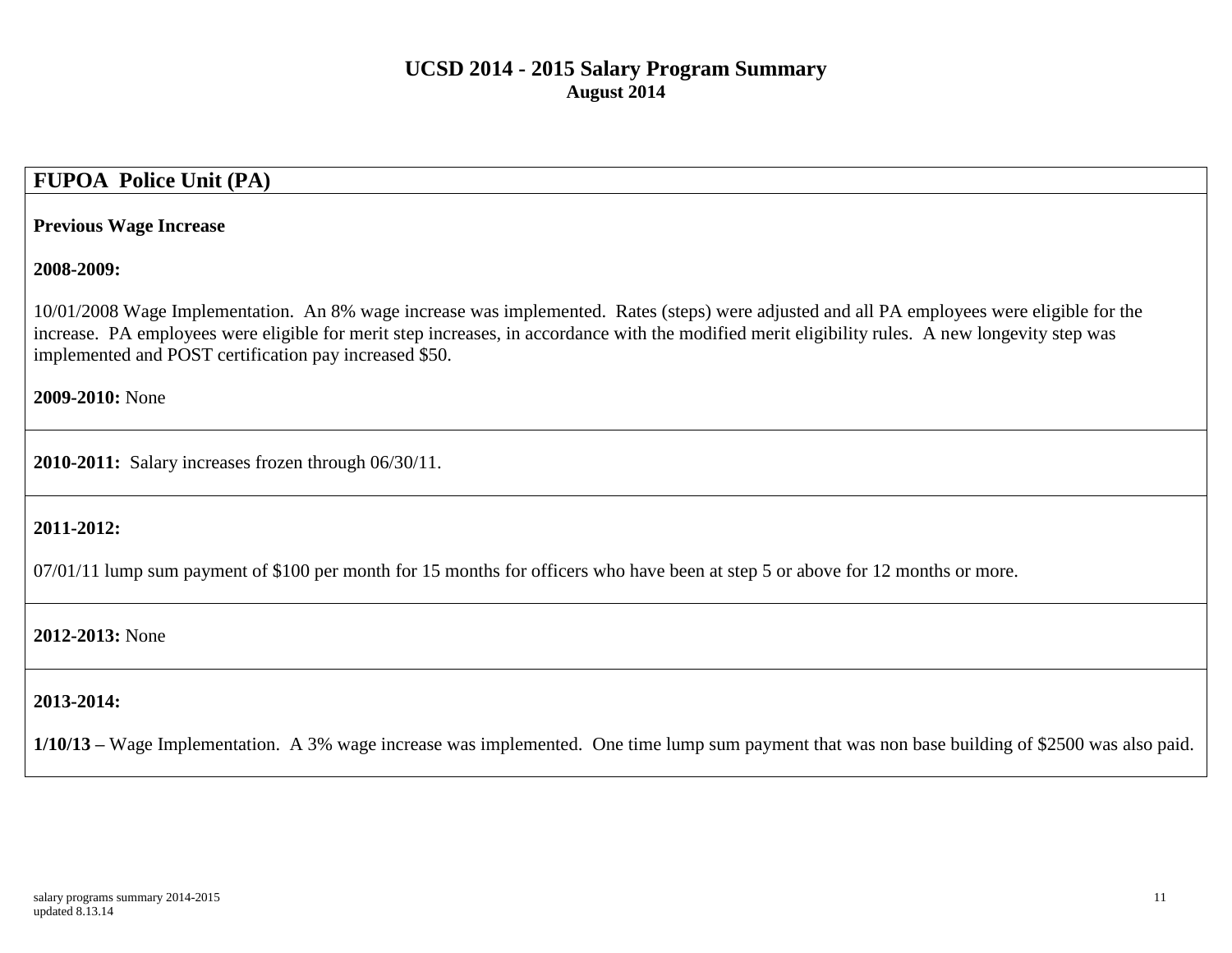### **2014-2015**

**06/22/14** – Wage Implementation. 1) A 3% wage increase was implemented. 2) Longevity Step: The collective bargaining agreement provides for a longevity step increase as applicable. Officers shall be eligible for movement to a longevity step 4% above the top step of the Officer pay range contingent upon satisfaction of the following criteria: a) 10 years or more continuous active sworn UC experience; and b) Minimum 1 year at top step with a current satisfactory or better performance evaluation.

**06/22/15** Wage Implementation. A 3% wage increase will be implemented.

**Link Collective Bargaining Agreements:**

<http://blink.ucsd.edu/HR/labor/bargaining/agreements/index.html> (see PA Contract Article 30 Wages)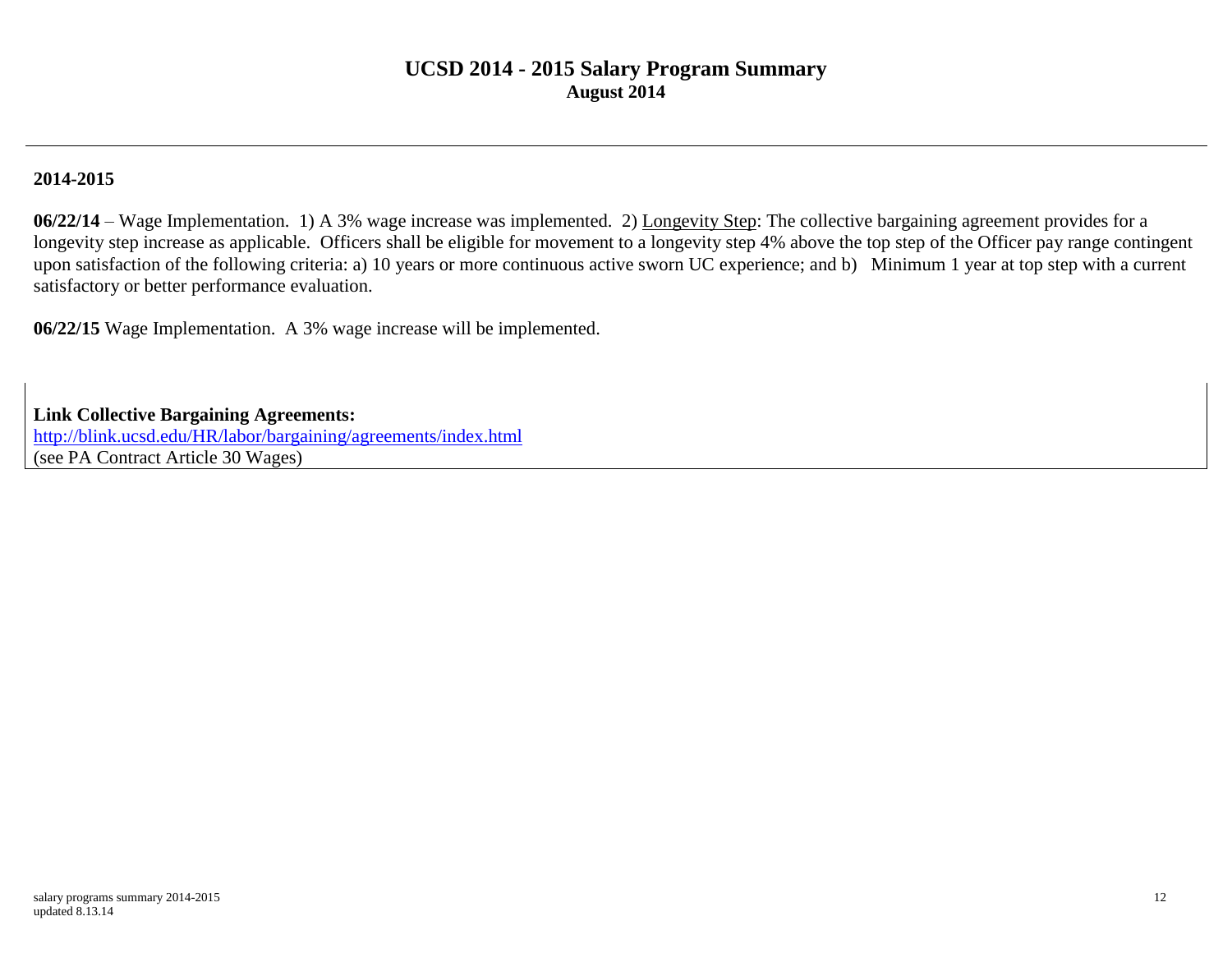## **UPTE Research Unit (RX)**

#### **Previous Wage Increase**

**2007-2008:**

07/01/07 Wage Implementation. Evening and Night Shift Differential rates were increased \$0.15 per hour.

10/01/07 Wage Implementation. A 3.8% wage increase was implemented. Rates (steps) were adjusted and all RX employees were eligible for the increase.

01/01/08 Wage Implementation. Career nonprobationary RX employees were eligible for a one-step merit increase, based on satisfactory (solid) or better performance.

**2008-2009:** None

**2009-2010:** None

### **2010-2011:**

07/01/10 Wage Implementation. A \$1,000 lump sum payment, prorated by the appointment percentage, was paid to eligible RX employees.

10/01/10 Wage Implementation. A 2.5% wage increase was implemented. Rates (steps) were adjusted and all RX employees were eligible for the increase.

01/01/11 Wage Implementation. Career non-probationary RX employees were eligible for a one-step merit increase, based on satisfactory (solid) or better performance.

04/01/11 Wage Implementation. A .5% wage increase was implemented. Rates (steps) were adjusted. Lump sum payment in lieu of retro.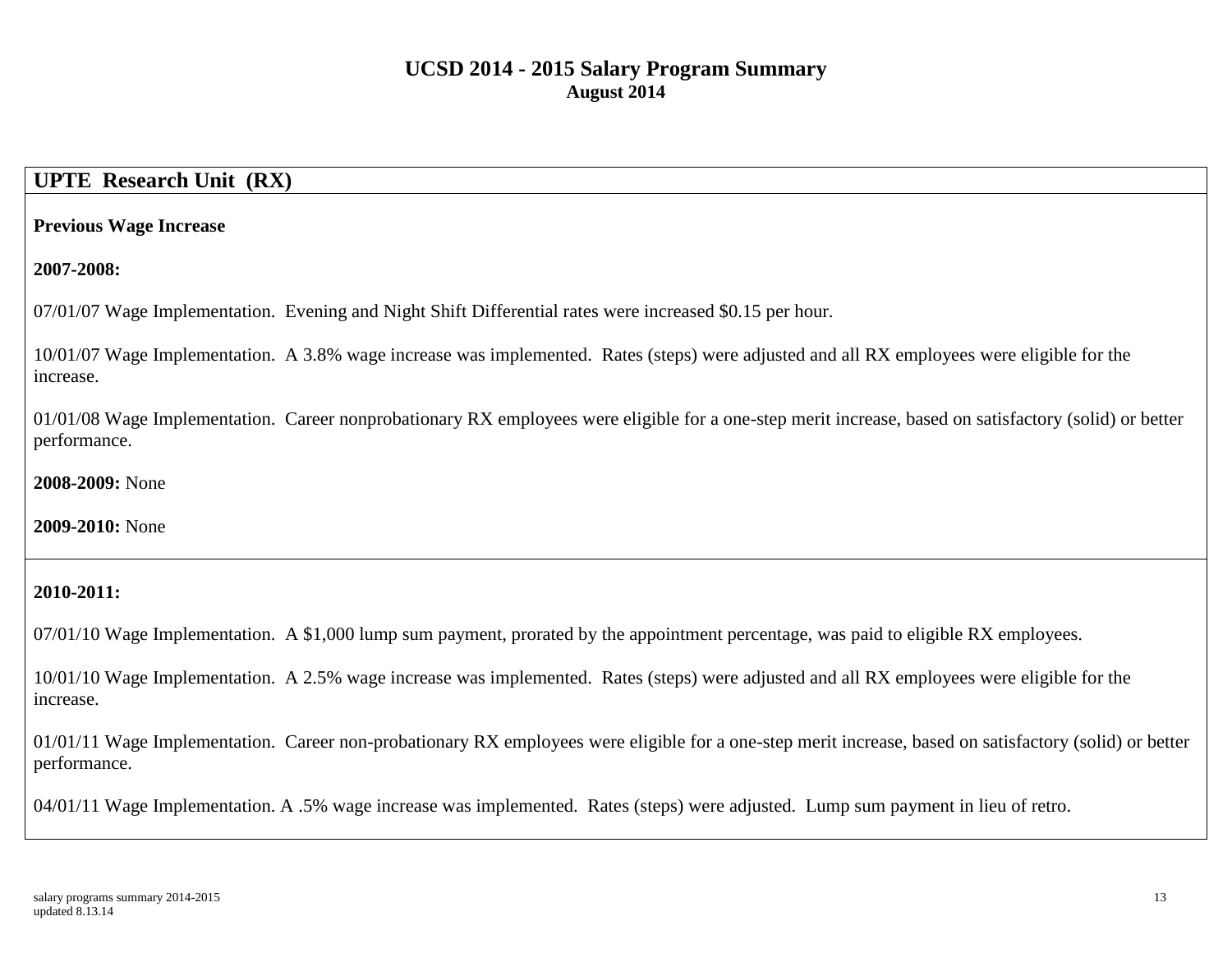## **2011-2012:**

10/01/11 Wage Implementation. A 3% wage increase was implemented.

01/01/12 Wage Implementation. One merit step increase was implemented.

## **2012-2013:**

10/01/12 Wage Implementation. A 3% wage increase will be implemented.

01/01/13 Wage Implementation. One merit step increase will be implemented.

## **2013-2014:**

01/01/14 Wage Implementation. A 4% wage increase was implemented. Lump Sum Payment Ratification Signing Bonus of \$100.

## **2014-2015:**

10/1/14 Wage Implementation. A 3% wage increase will be implemented.

#### **Link to Collective Bargaining Agreements:**

<http://blink.ucsd.edu/HR/labor/bargaining/agreements/index.html> (See RX Contract Article 6 Compensation)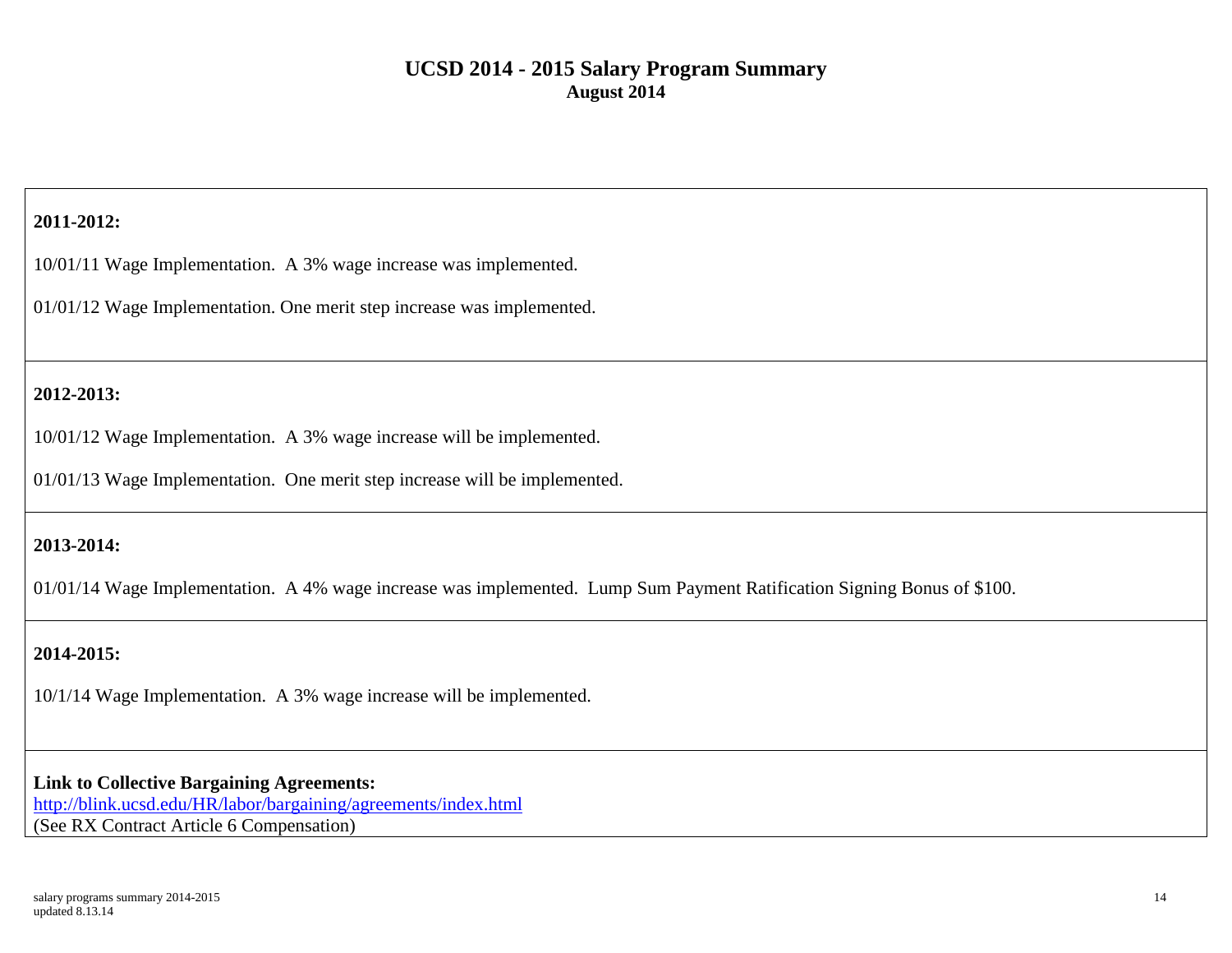## **AFSCME Service Unit (SX)**

#### **Previous Wage Increase**

#### **2009-2010:**

07/01/09 Wage Implementation. A 1% wage increase was implemented. The SX ranges were adjusted by 1%, and all SX employees were eligible for the increase. A \$12.00 minimum rate was implemented.

10/01/09 Wage Implementation. A 3% across-the-board increase and a new experience-based step structure with a \$12.50 minimum rate were implemented.

## **2010-2011:**

10/01/10 Wage Implementation. A 3% wage increase was implemented. Rates (steps) were adjusted and all SX employees were eligible for the increase. A new \$13.00 minimum rate was implemented.

### **2011-2012:**

07/01/11 Wage Implementation. One Step increase for non-probationary career employees within the range. Additional step for eligible employees.

11/01/11 Wage Implementation. A 3% was increase was implemented. Minimum salary increased from \$13.00 to \$13.70. Lump sum payment for employees at, near or above the maximum of the range for remaining portion of 3% increase. Lump sum in lieu of retro.

### **2012-2013:**

07/01/12 Wage Implementation. Merit step increase. Additional step for eligible employees.

10/01/12 Wage Implementation. A 3% wage increase will be implemented. Minimum salary to \$14.42.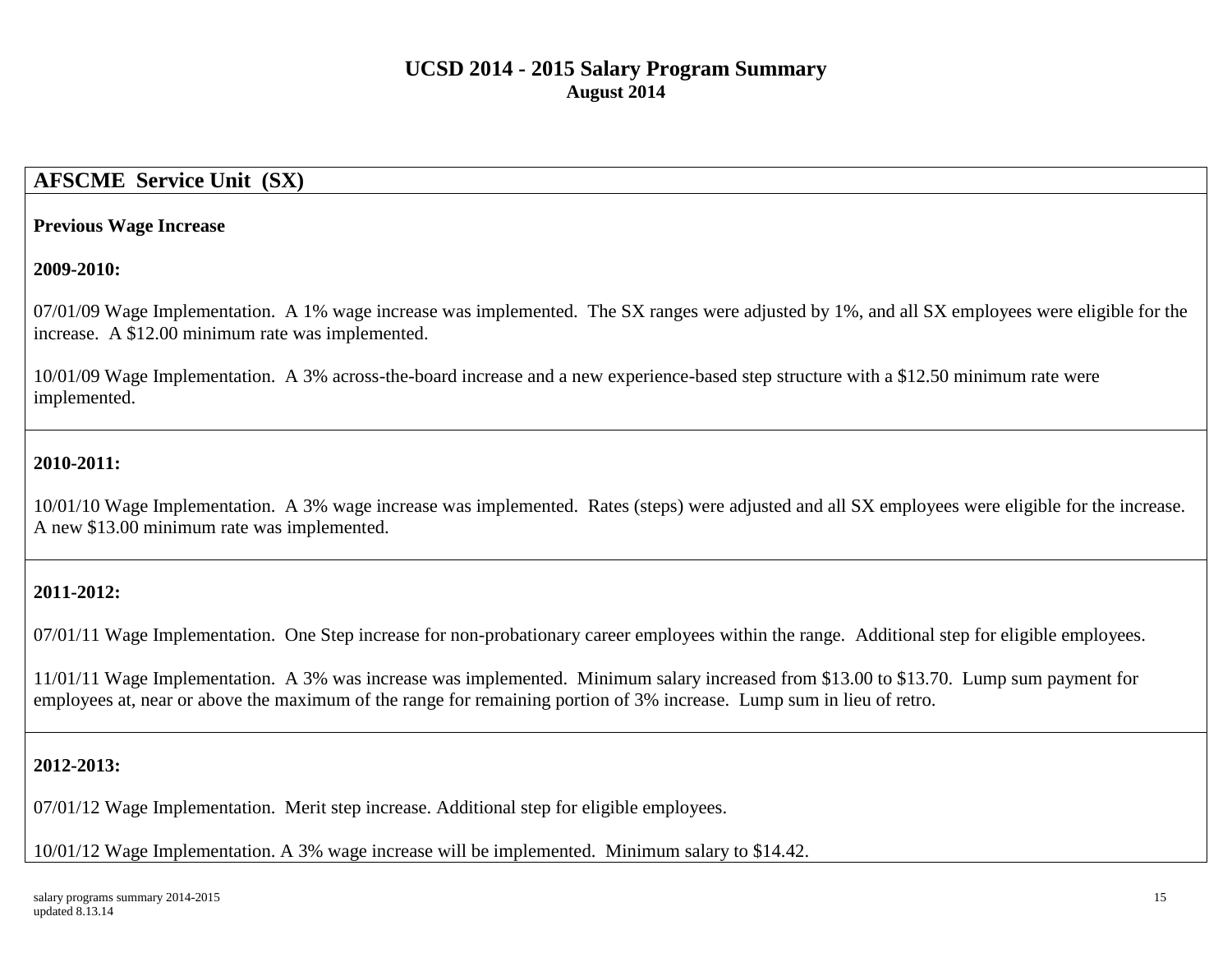## **2013-2014:**

07/07/13 Wage Implementation One step increase was implemented for all non-probationary SX employees who were within range and who were in the bargaining unit on the effective date and date of the compute. No lump sum for employees at the top of the range. Additional step for eligible employees.

05/11/14 Wage Implementation. 4.5% range adjustment to be implemented. Lump Sum Ratification Signing Bonus of \$200.

#### **2014-2015:**

07/01/14 Wage Implementation. 4.5% range adjustment was implemented and one step increase was implemented for all non-probationary SX employees who were within range and who were in the bargaining unit on the effective date and date of the compute. No lump sum for employees at the top of the range

**Link Collective Bargaining Agreements:** <http://blink.ucsd.edu/HR/labor/bargaining/agreements/index.html>

(see SX Contract Article 41 Wages)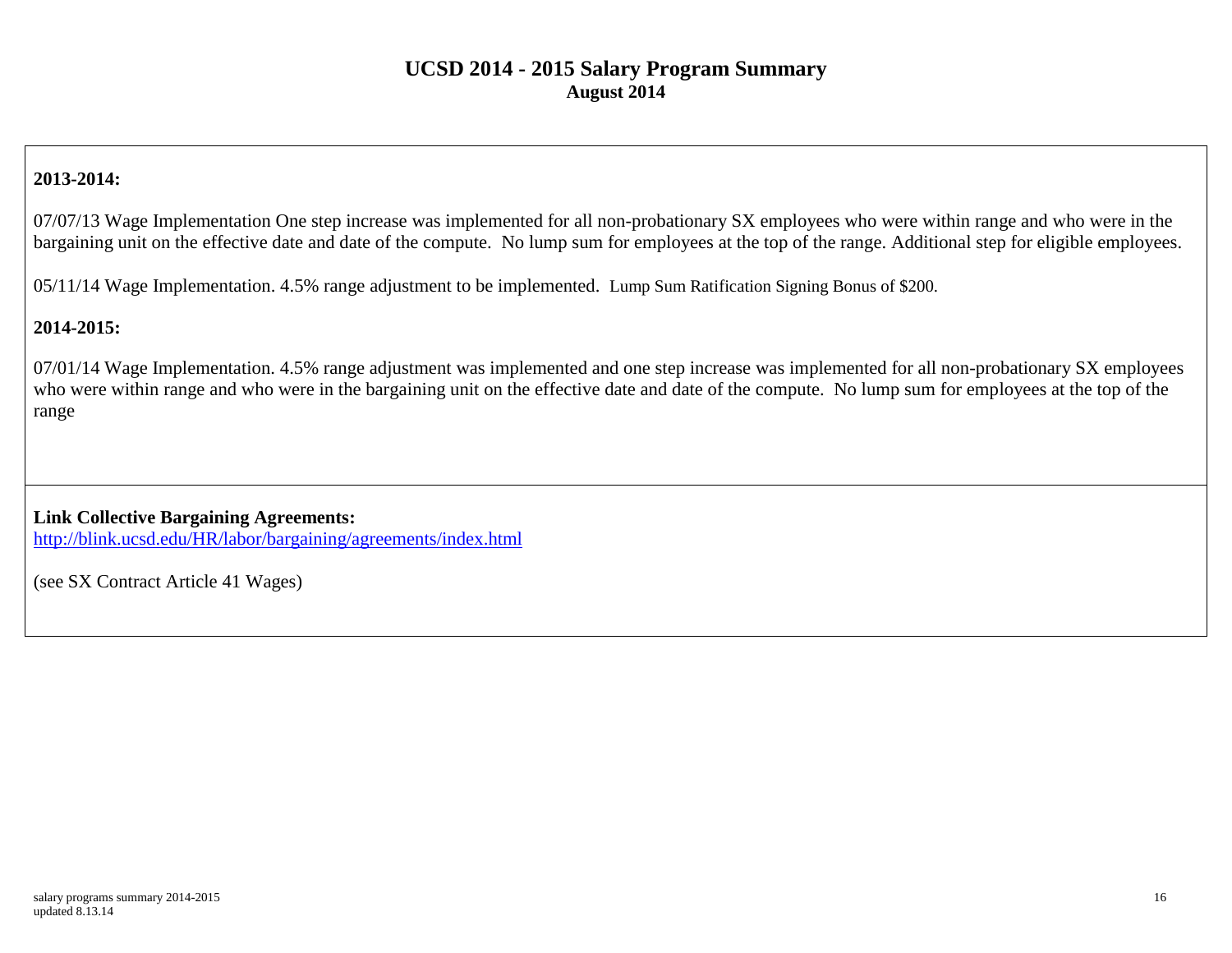# **UPTE Technical Unit (TX)**

#### **Previous Wage Increase**

**2007-2008:**

07/01/07 Wage Implementation. Evening and Night Shift Differential rates were increased \$0.15 per hour.

10/01/07 Wage Implementation. A 3.7% wage increase was implemented. Rates (steps) were adjusted and all TX employees were eligible for the increase.

01/01/08 Wage Implementation. Career nonprobationary TX employees were eligible for a one-half step merit increase, based on satisfactory (solid) or better performance.

**2008-2009:** None

**2009-2010:** None.

## **2011-2012:**

10/01/11 Wage Implementation. A 3% wage increase was implemented.

01/01/12 Wage Implementation. One half step merit increase was implemented.

### **2012-2013:**

10/01/12 Wage Implementation. A 3% wage increase will be implemented.

01/01/13 Wage Implementation. A one half step merit increase will be implemented.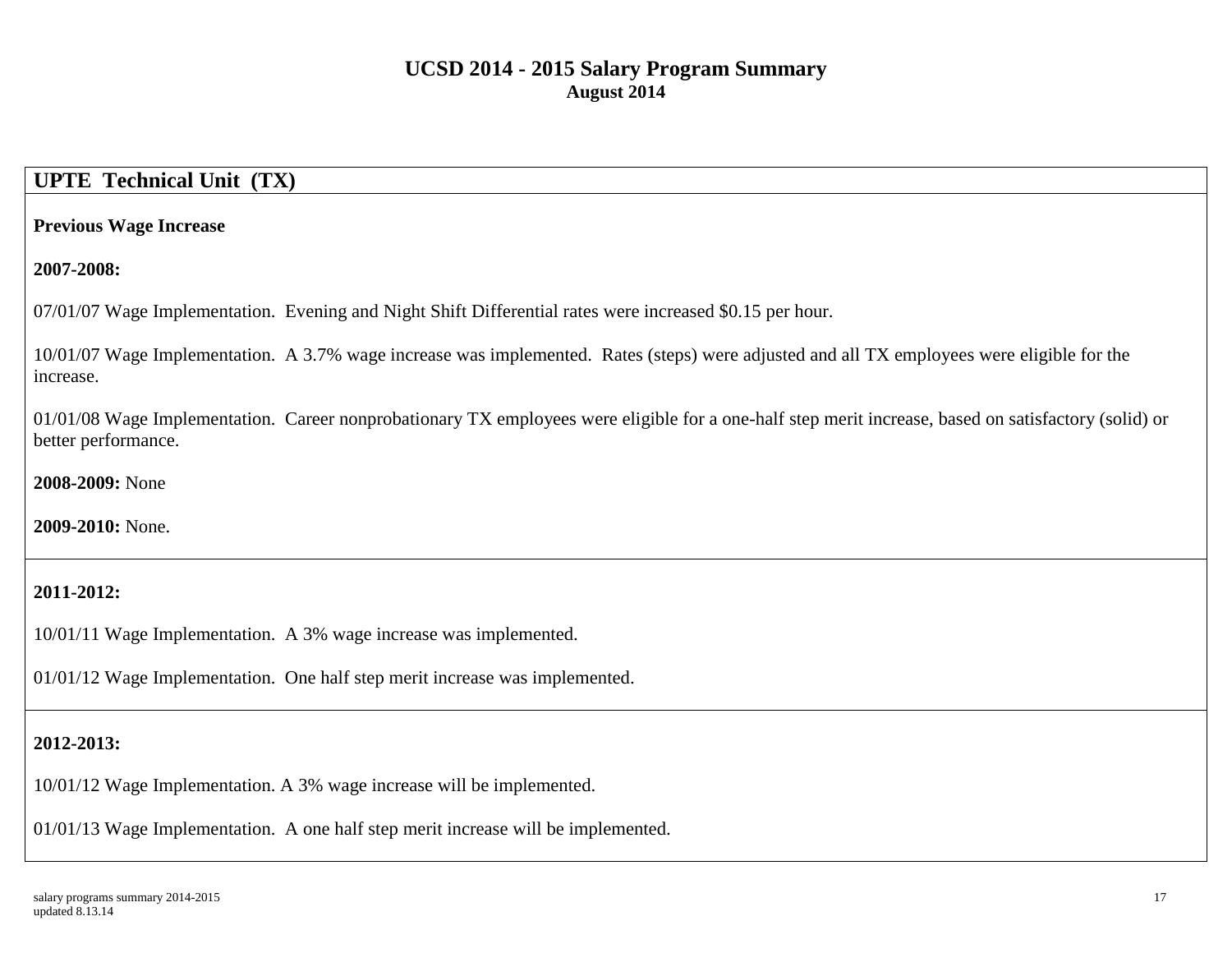### **2013-2014:**

01/01/14 Wage Implementation. A 4% wage increase was implemented. Lump Sum Ratification Signing Bonus of \$100. On call rate increased to \$5.00. LATG Certification pay increased to \$100.

## **2014-2015:**

10/1/14 Wage Implementation. A 3% wage increase will be implemented.

### **Link to Collective Bargaining Agreements:**

<http://blink.ucsd.edu/HR/labor/bargaining/agreements/index.html>

(see TX Contract Article 6 Compensation)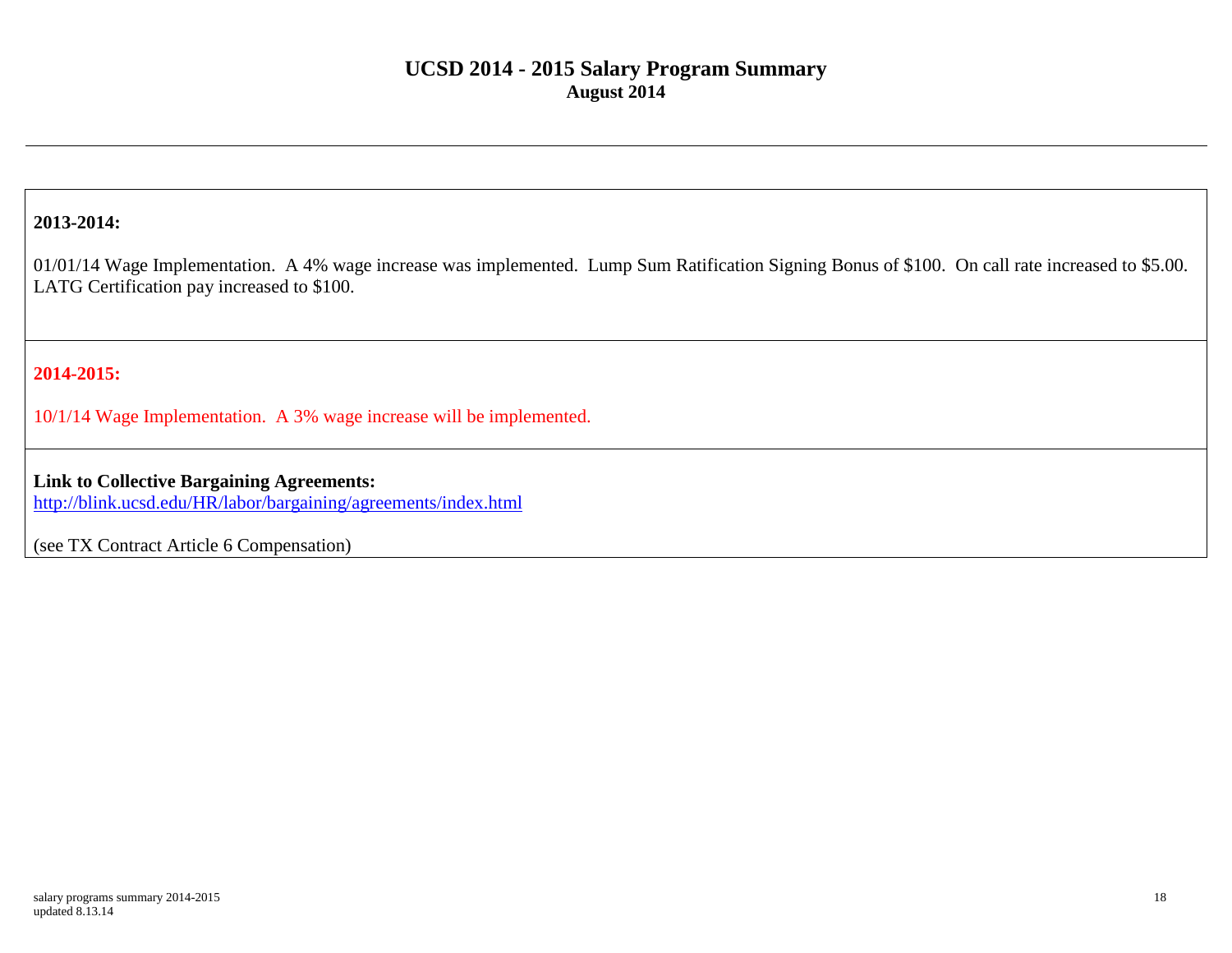## **Policy Covered Employees (Unit 99)**

### **Previous Wage Increase**

### **2007-2008:**

10/1/07 Merit Program. A merit program was implemented for career, nonprobationary policy-covered employees. The merit pool was funded at 4.0%.

10/1/07 Equity/Parity Program. A special equity/parity program was implemented for policy-covered employees. The equity pool was funded at 1.0%.

### **2008-2009:**

7/1/2008: A new salary structure was implemented and bring to minimum increases granted where necessary.

No 2008-2009 merit program.

### **2009-2010:**

9/1/09 Salary Reduction/Furlough Program. Salary cuts ranging from 4% to 10% were implemented with a corresponding furlough program to provide time-off in proportion to the cut percentage.

## **2010-2011:**

09/01/10 Salary Reduction/Furlough Program ended 8/31/10. Salaries were restored 9/1/10.

1/1/11 A new MSP salary structure was implemented, and bring to minimum increases granted to individuals whose salaries fell below the new range minimum. A new healthcare PSS grade 8 was implemented.

### **2011-2012:**

07/01/11 Wage Implementation. A 3% merit increase was implemented.